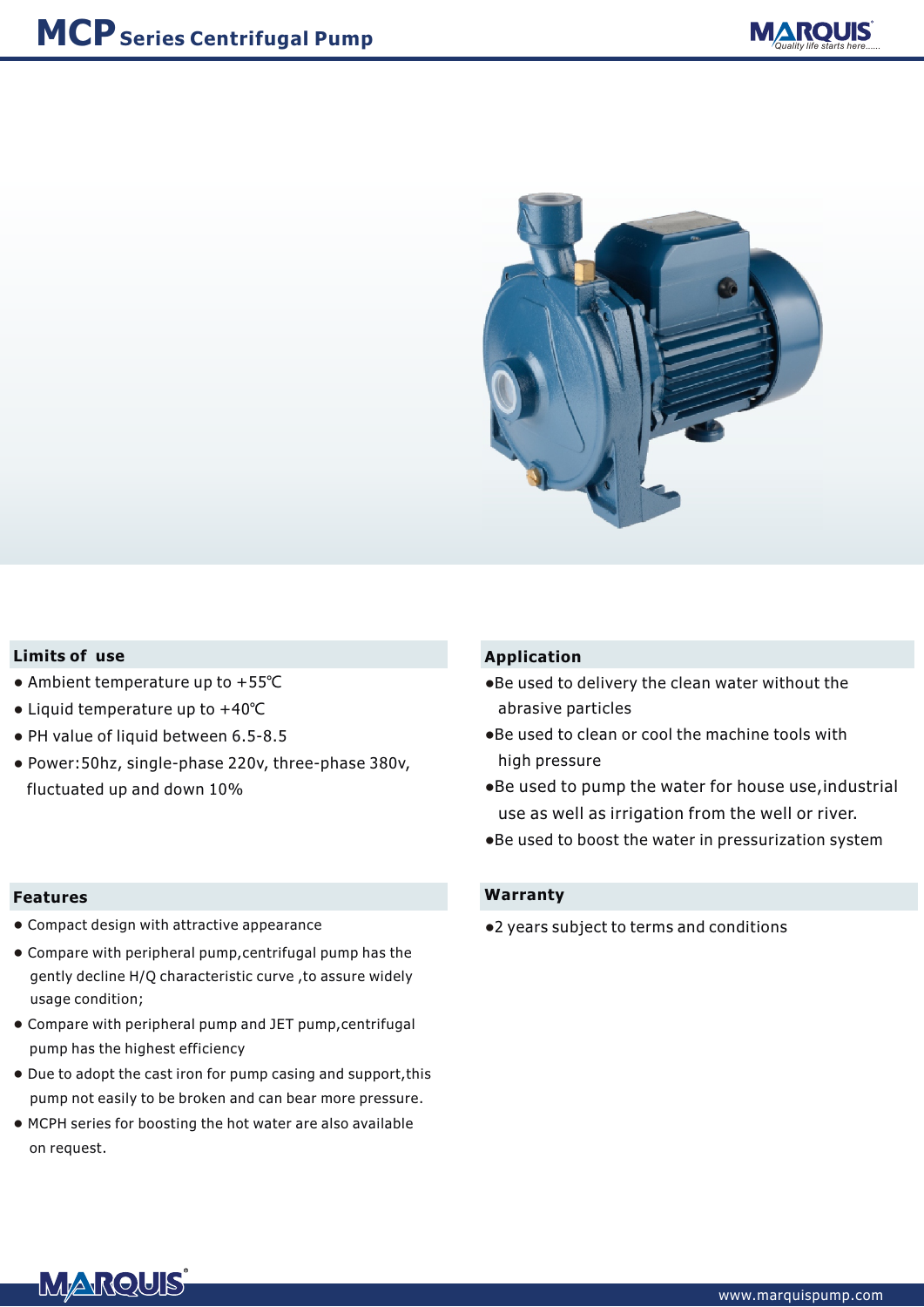

## **CHARACTERISTIC CURVES AND PERFORMANCE DATA**

**50 Hz n**=**2850 rpm Hs**=**0 m**



| Model         |              |           | Power | Q      | $m^3/h$ | 0  | 0.6  | $\cdot$ | 1.8  | 2.4  | 3.0  | 3.6  | 4.2               | 4.8  | 5.4  | 6.0 | 6.6  | 7.5 | 8.4 |
|---------------|--------------|-----------|-------|--------|---------|----|------|---------|------|------|------|------|-------------------|------|------|-----|------|-----|-----|
| Single-phase  | Three-phase  | <b>KW</b> | HP    |        | l/min   | 0  | 10   | 20      | 30   | 40   | 50   | 60   | 70                | 80   | 90   | 100 | 110  | 125 | 140 |
| <b>MCP100</b> | <b>MC100</b> | 0.25      | 0.33  | H<br>m |         | 14 | 13.5 | 13      | 12   | 11   | 9.5  | 8    |                   |      |      |     |      |     |     |
| <b>MCP130</b> | MC130        | 0.37      | 0.50  |        |         | 21 | 20.7 | 20      | 19   | 17.5 | 16   | 14   | $12 \overline{ }$ |      |      |     |      |     |     |
| <b>MCP150</b> | MC150        | 0.75      |       |        |         | 31 | 31   | 30.5    | 29.5 | 28   | 26.3 | 24   | 20.5              | 16   | 12   | 9   | 6    |     |     |
| MCP158-2      | MC158-2      | 0.75      |       |        |         | 32 | 32   | 31.5    | 30.5 | 29   | 27   | 25   | 22                | 18   | 14   | 10  |      |     |     |
| <b>MCP170</b> | <b>MC170</b> | 1.1       | 1.5   |        |         | 35 | 35   | 34.8    | 34   | 33   | 31.2 | 29   | 26                | 22   | 16   |     |      |     |     |
| MCP25/160B    | MC25/160B    | 1.1       | 1.5   |        |         | 34 | 33.5 | 33      | 32.5 | 32   | 31.5 | 30.9 | 30.2              | 29.5 | 28.8 | 28  | 27.2 | 26  | 25  |
| MCP25/160A    | MC25/160A    | 1.5       | 2     |        |         | 29 | 28.7 | 28.2    | 27.9 | 27.2 | 26.7 | 25.8 | 25                | 24   | 23   | 22  | 20.9 | 19  |     |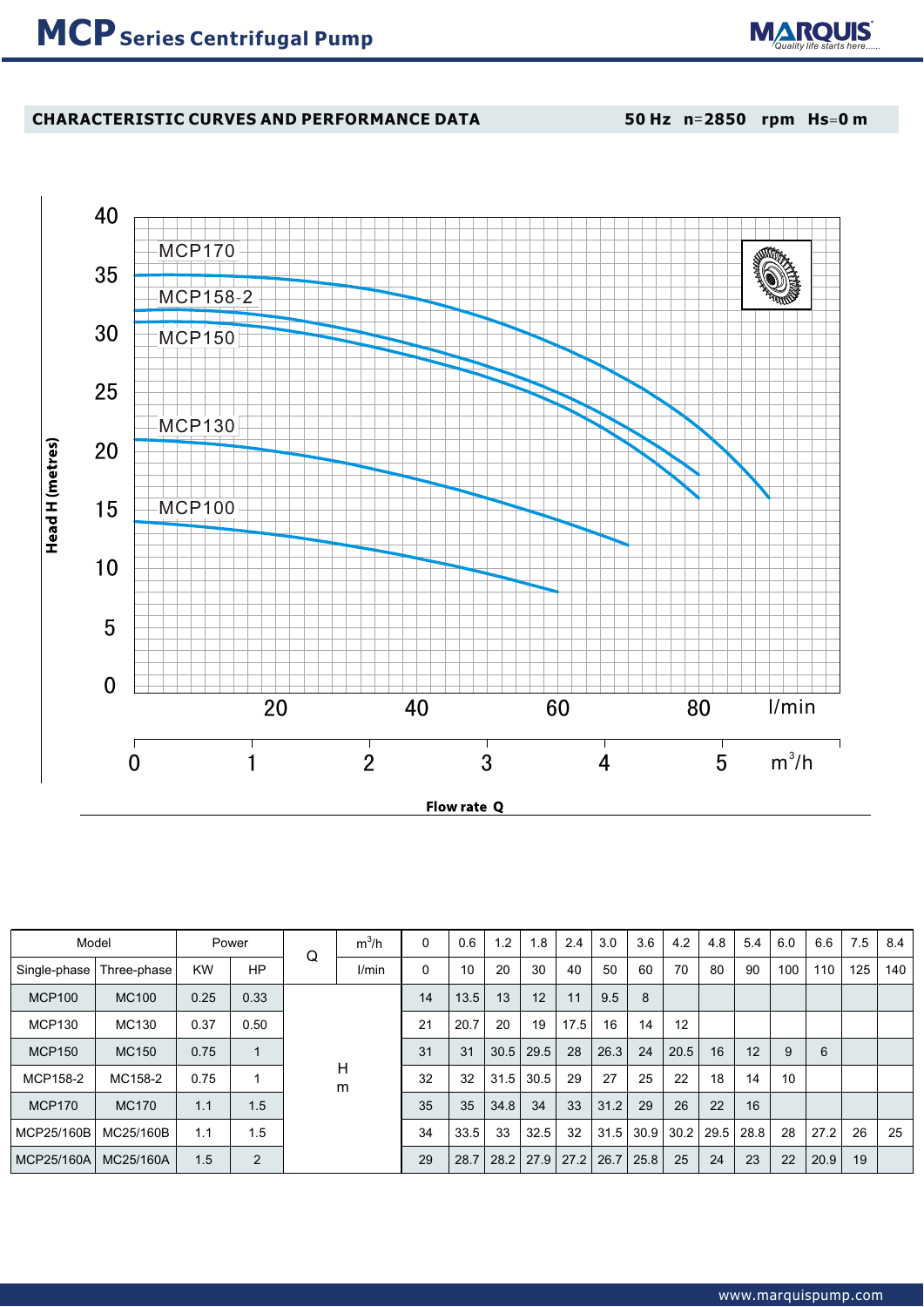



| Model           | Openings     |                 | Dimensions(mm)  |    |     |     |                |     |     |    |              |
|-----------------|--------------|-----------------|-----------------|----|-----|-----|----------------|-----|-----|----|--------------|
| Single-phase    | Three-phase  | DN <sub>1</sub> | DN <sub>2</sub> | a  | f   | h   | h <sub>1</sub> | n   | n1  | W  | $\mathbf{s}$ |
| <b>MCP100</b>   | <b>MC100</b> | 1"              | 1"              | 42 | 261 | 218 | 90             | 170 | 130 | 44 | 10           |
| <b>MCP130</b>   | <b>MC130</b> | 1"              | 1"              | 42 | 261 | 218 | 90             | 170 | 130 | 44 | 10           |
| <b>MCP150</b>   | <b>MC150</b> | 1"              | 1"              | 45 | 291 | 236 | 92             | 190 | 160 | 46 | 10           |
| <b>MCP158-2</b> | MC158-2      | 1"              | 1"              | 45 | 291 | 236 | 92             | 190 | 160 | 46 | 10           |
| <b>MCP170</b>   | <b>MC170</b> | 1"              | 1"              | 52 | 359 | 261 | 110            | 206 | 165 | 45 | 10           |
| MCP25/160B      | MC25/160B    | 11/2"           | 1"              | 45 | 359 | 261 | 110            | 206 | 165 | 45 | 10           |
| MCP25/160A      | MC25/160A    | 11/2"           | 1"              | 45 | 359 | 261 | 110            | 206 | 165 | 45 | 10           |

| Model         | Piece | GW(kg) | NW(kg) | Volume $(m^3)$ | L(cm) | W(cm) | H(cm) |
|---------------|-------|--------|--------|----------------|-------|-------|-------|
| <b>MCP100</b> |       | 8.5    | 7.9    | 0.013          | 28.5  | 19.0  | 24.3  |
| <b>MCP130</b> |       | 9.3    | 8.9    | 0.013          | 28.5  | 19.0  | 24.3  |
| <b>MCP150</b> |       | 13.6   | 13     | 0.018          | 32.1  | 21.7  | 26.2  |
| MCP158-2      |       | 13.6   | 13     | 0.018          | 32.1  | 21.7  | 26.2  |
| <b>MCP170</b> |       | 20.5   | 20     | 0.026          | 38.6  | 23.1  | 28.7  |
| MCP25/160B    |       | 21.5   | 21     | 0.026          | 38.6  | 23.1  | 28.7  |
| MCP25/160A    |       | 20.4   | 19.9   | 0.026          | 38.6  | 23.1  | 28.7  |